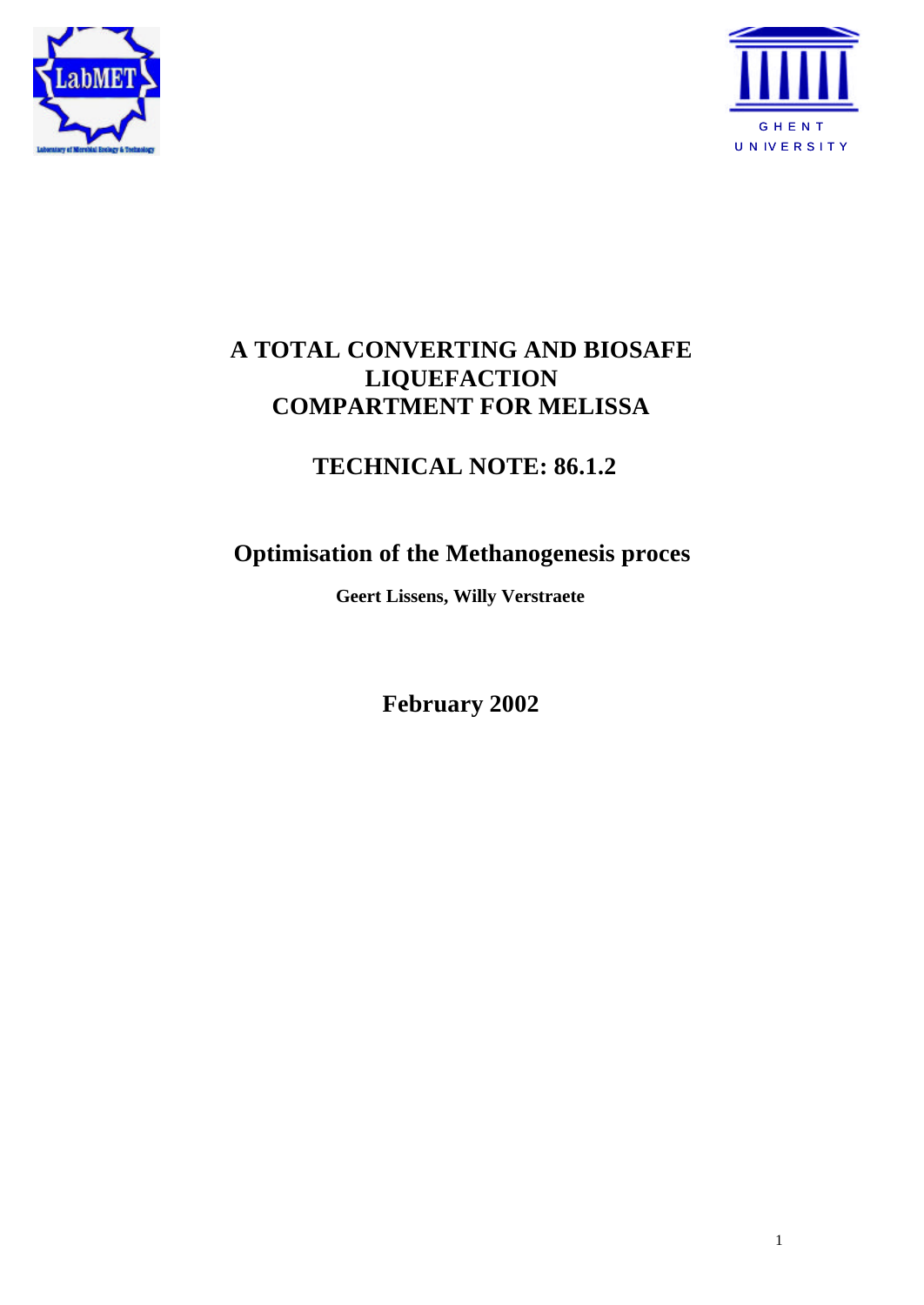## **Table of Contents**

|                                                                                      | $\boldsymbol{\beta}$ |
|--------------------------------------------------------------------------------------|----------------------|
|                                                                                      | $\boldsymbol{\beta}$ |
|                                                                                      |                      |
|                                                                                      |                      |
|                                                                                      |                      |
|                                                                                      |                      |
|                                                                                      |                      |
|                                                                                      |                      |
|                                                                                      |                      |
|                                                                                      |                      |
|                                                                                      |                      |
|                                                                                      |                      |
| 4.6 Electrochemical oxidation of the digester residue (additional) ______________ 12 |                      |
| 4.7 Microwave digestion of the digester residue (additional)____________________17   |                      |
|                                                                                      | 18                   |
|                                                                                      |                      |
|                                                                                      | 20                   |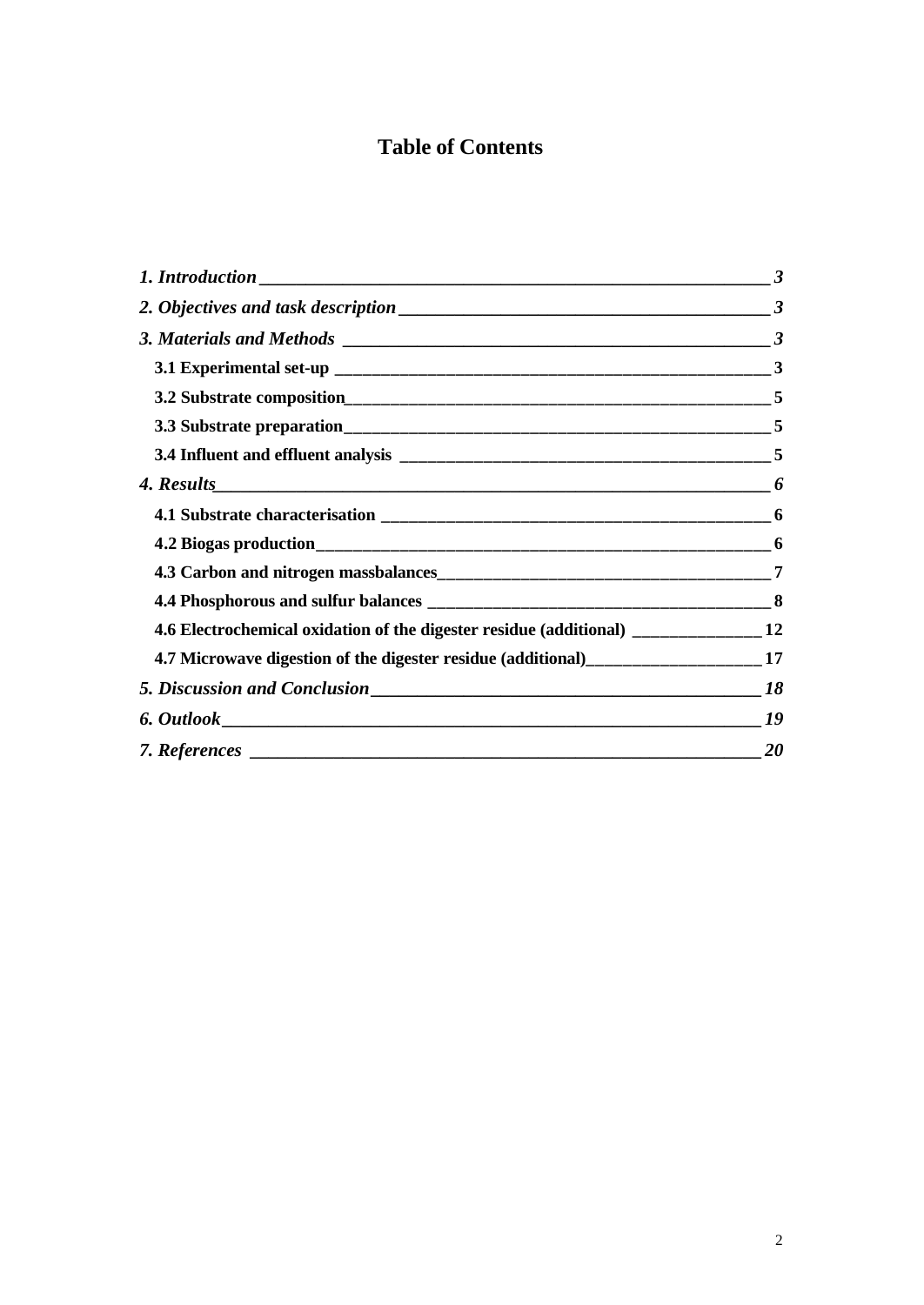### **1. Introduction**

This technical note presents the current state of the MAP project "A Total Converting and Biosafe Liquefaction Compartment for MELISSA" on behalf of the Laboratory for Microbial Ecology and Technology at the University of Ghent.

This note describes the composition of the feed, the current operation conditions of the mesophilic anaerobic digester, the overall C, N, P and S mass balances for the digester and in addition a short summarize about additional physico-chemical treatments of the digester effluent. On the one hand, some results about the electrolysis of the digester effluent are shown. On the other hand, preliminary results of a thermal microwave treatment for the liquefaction of the digester particulates are given. An energy cost estimation for the mesophilic digester, electrolysis cell and microwave digestion method has been calculated. Finally, the actions to be taken in the nearby future concerning the closed loop experiments are described.

## **2. Objectives and task description**

Further research has been mainly focussed on the elucidation of the mass flows in the anaerobic digester as mentioned in WP 1.200. Additionally, electrochemical oxidation experiments were conducted with the supernatant of the digester effluent. Similarly to the subcritical gasification method, digester particulates (mainly algae cells and straw particles) were liquefied by means of a thermal microwave treatment. Results are summarized below including an estimation of the energy consumption of the electrolysis- and microwave treatment, relative to the treated fractions with respect to the overall mass balances of the MELiSSA loop.

## **3. Materials and Methods**

### **3.1 Experimental set-up**

A 10 Liter anaerobic PVC-reactor is used for the anaerobic digestion of the defined feed. As indicated in Figure 1, the digester is maintained at a constant temperature of 34°C by placing it in an incubator. The reactor is a CSTR-type (continuously stirred tank reactor) and is shaken two minutes/hour on a shaker platform (INNOVA shaker) at a constant 90 rpm.

The feeding of the reactor is fed-batch wise at regular time intervals. When the reactor is at the feed-mode, valve 2 (biogas outlet) is closed while valves 1 and 3 are opened. By means of a peristaltic pump, the feed is pumped in at a rate of 200ml/min. The feeding causes a replacement of a part of the liquid present in the reactor by the freshly added feed, resulting in a release of the effluent through the effluent pipe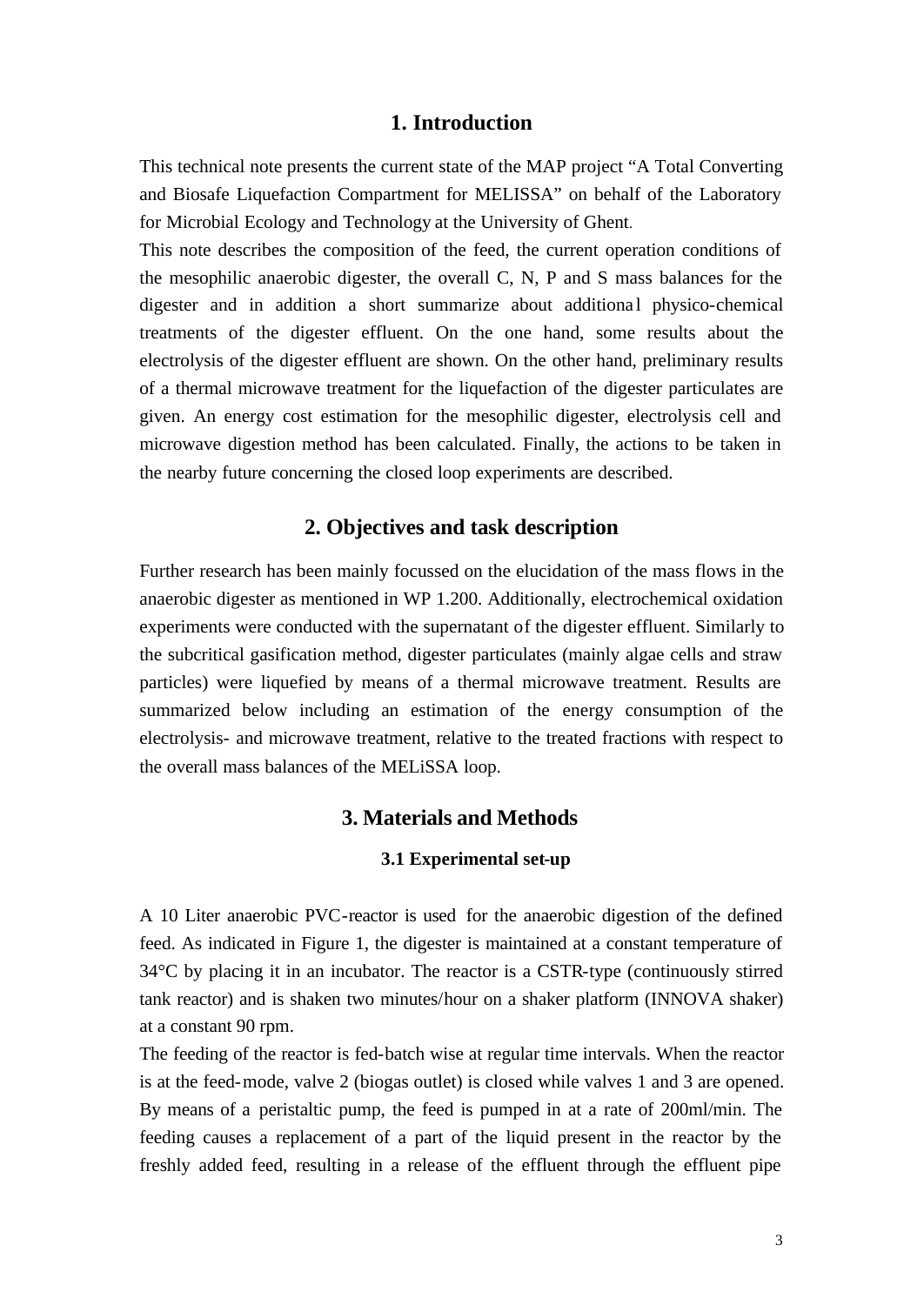(valve 3). Consequently, for each volume of the feed fed to the reactor, a same volume of effluent is withdrawn simultaneously.



**Figure 1: Anaerobic reactor and gas meter device**

When the reactor is at the non-feed mode, valve 1 and valve 3 are closed. Valve 2 is opened permitting the biogas to escape from the reactor. Subsequently, the biogas passes by an electronic milligascounter device (Fachhochschule Bergedorf, Hamburg-Harburg, Germany) with a resolution of 1 ml and an accuracy of 3%. The biogas has been constantly measured and analysed over a period of 1 month (see results).

The volumetric loading rate of the mesophilic digester was gradually increased from 0.95 g COD/L.day to 2.17 g COD/L.day over a period of two weeks. The reactor has been run for 3 months on 2.17 g COD/L.day and has a stable performance.

In order to obtain the amount of 90 g of dried digester particulates as agreed on the  $2<sup>nd</sup>$ progress meeting in Barcelona, the operating parameters of the digester were changed. The volumetric loading rate was further increased to 2.5 g COD/L.day over the month december and january. Moreover, the dry matter content of the synthetic feed was also strengthened up from 2.8% to 3.8% dry matter. The reactor was fed in quantities of 0.5 L feed/day. In order to maintain an hydraulic retention time of at least 15 days, the liquid reactor volume was increased from 5.5 L to 7.5 L.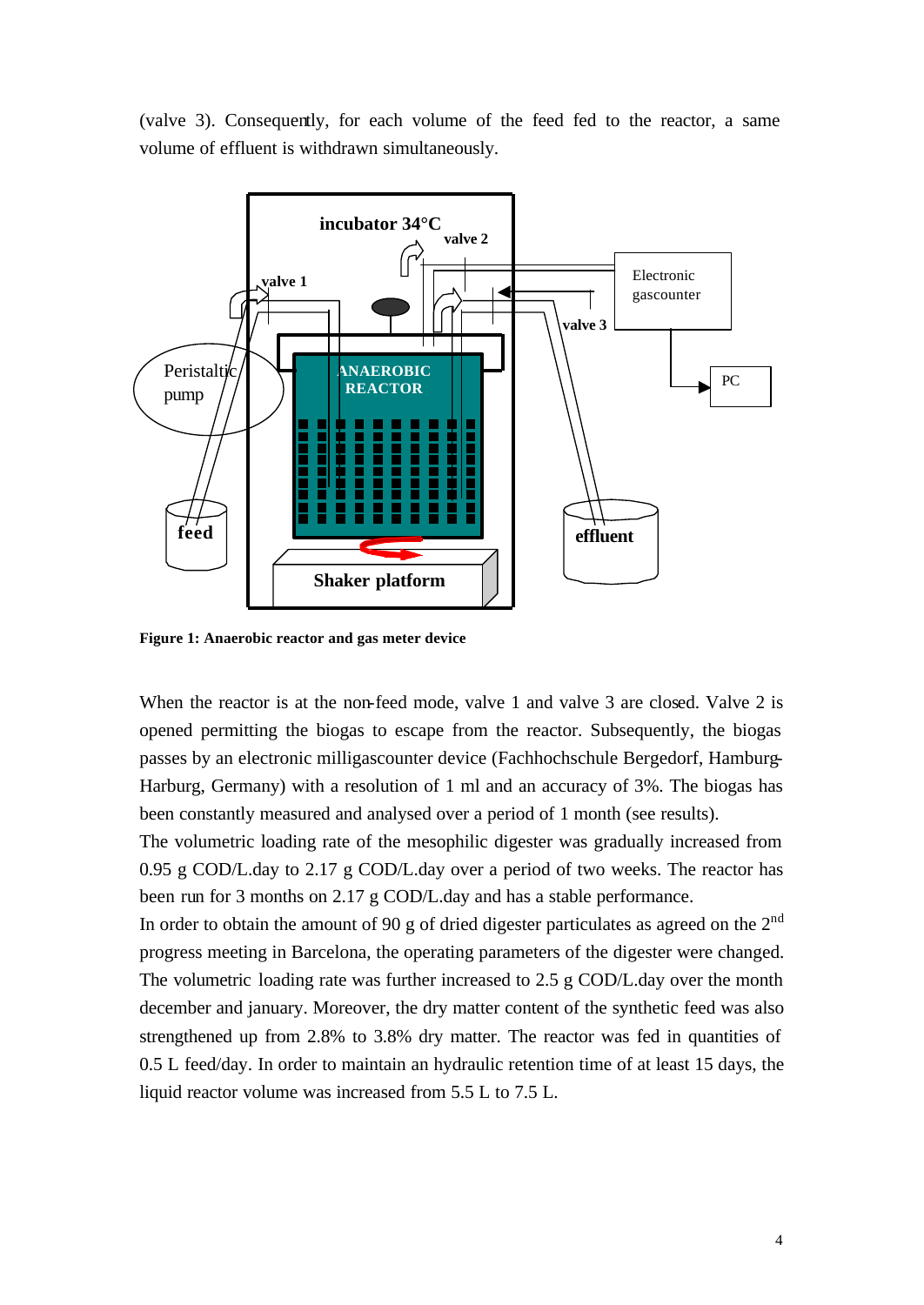#### **3.2 Substrate composition**

The composition of the 2.8% DM substrate was as follows:

| 90 g Spirulina (95%DM)               | $= 85.5$ g DM $= 2.85$ g/L $= 10\%$ |             |             |
|--------------------------------------|-------------------------------------|-------------|-------------|
| 210 g wheat straw $(95\% \text{DM})$ | $= 199.5$ g DM = 6.65g/L = 24%      |             |             |
| 2100 g fresh cabbage (9%DM)          | $= 189$ g DM $= 6.3$ g/L $= 22.5\%$ |             |             |
| $210$ g soya (90%DM)                 | $= 189$ g DM                        | $= 6.3$ g/L | $= 22.5 \%$ |
| 1800 g faeces $(10\%$ DM)            | $= 180$ g DM $= 6g/L$               |             | $= 21.5 \%$ |

Regarding the composition of the 3.8% DM substrate, the relative proportions of the different substrate components were kept similar.

#### **3.3 Substrate preparation**

First, Spirulina algae and soya were added to a small amount of tap water. 1 kg of chopped straw was received from Partner 3. This straw has been used for the digestion and preparation of 90 g of dried particulates which have been distributed at the end of january. The cabbage and faeces were originally grinded with a kitchen mixer in a separate amount of water and then added to the algae, straw and water.

#### **3.4 Influent and effluent analysis**

COD (dichromate method), TAN (destillation method), dry matter (106°C drying) and Kjeldahl nitrogen (destillation method) were determined according to the standard methods. The TOC/TC/TIC-analysis has been redetermined (spectrophotometric method, Dr.Lange) as agreed on the latest progress meeting.

The biogas composition was determined by means of gas chromatography. By including a septum between the digester and the gas meter device, gas sampling could be done on regular time intervals.

The phosphorous, sulfur and chloride concentrations present in the influent and effluent were computed by means of ion chromatography. Both influent- and effluent samples were first diluted 50 times, centrifuged and finally filtered over a 0.4  $\mu$ m filter.

Peak identification and quantification of the components detected with this system were accomplished by internal standards, allowing to convert peak areas to concentration values.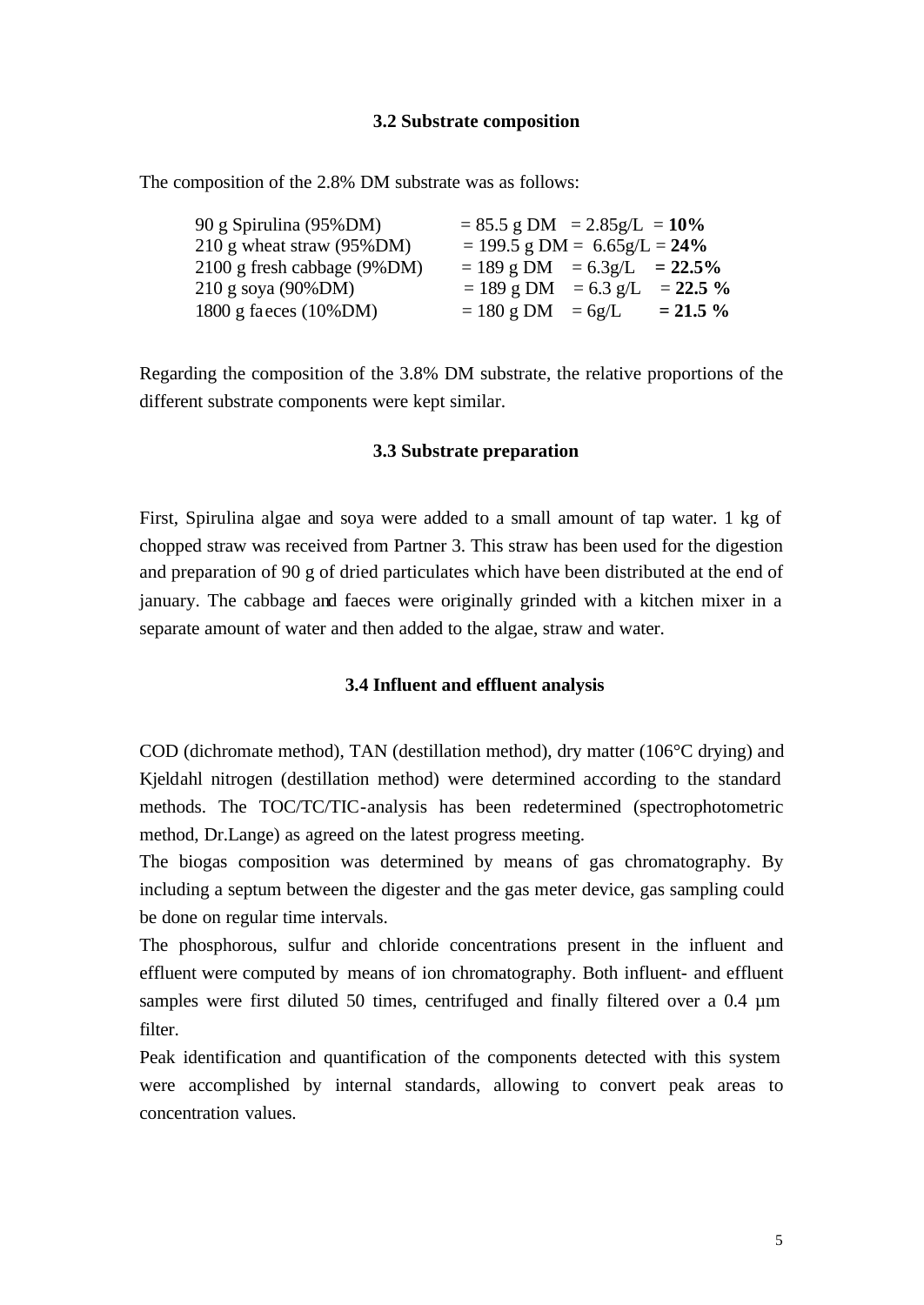## **4. Results**

#### **4.1 Substrate characterisation**

The dry matter content, COD, TAN, Kj-N, VSS and ash-content of the 2.8% dry matter influent are displayed in Table 1.

#### **Table 1: Substrate characteristics of the liquid phase**

| DM-content | $\mathop{\mathrm{COD}}$ | TAN               | Kj-N    | <b>VSS</b> | ash-    |
|------------|-------------------------|-------------------|---------|------------|---------|
|            |                         |                   |         |            | content |
| 2.8%       | $28 \text{ g/L}$        | $0.4 \text{ g/L}$ | 1.4~g/L | $23$ g/l   | 5 g/l   |
|            |                         |                   |         |            |         |

As agreed on the latest progress meeting, the total carbon (TC), total organic carbon (TOC) and the total inorganic carbon (TIC) were determined again. The values found for the influent are TC = 17.2 g/L, TOC = 9 g/L and TIC = 8.2 g/L.

#### **4.2 Biogas production**

The biogas production was measured on a two day basis for 1 month by means of an electronic gascounter. The average methane content of the biogas was determined by daily gas sampling. Since the volumetric loading rate was increased from 0.95 g COD/L.day over 2.17 g COD/L.day to 2.5 g COD/L.day, a theoretical biogas production of appr. 2.5 Liters/day, 6 Liters/day and 9.3 Liters/day respectively can be expected.

The biogas production was measured over two time periods: during two weeks at a  $B_v$ of 2.17 g COD/L.day (results not shown) and during a month at a  $B_v$  of 2.5 g COD/L.day (Figure 2).

Because the  $B_v$  was 2.5 g COD/L.day, the reactor volume was 7.5 Liter and assuming that 1 g of COD corresponds with 0.5 Liter of biogas, it could be calculated that approximately 9.3 Liters of biogas/day or 18.8 Liters per 2 days should be produced. The measured biogas production over the one month appeared to be 9.1 Liters/day on average. The average difference on a two day basis measurement between the experimental and theoretical gas production (Figure 2) was found to be 3 Liters.

After 1.5 months of feeding the reactor at 2.5 g COD/L.day, the biogas production however started to decrease. The theoretical biogas production of 9.3 Liters/day could not be reached anymore and decreased with 50%. Since hydrogen sulfide could clearly be smelled, the H2S concentration in the biogas was measured and showed to be 2% of the biogas volume. The reactor was temporary fed (1week) at a lower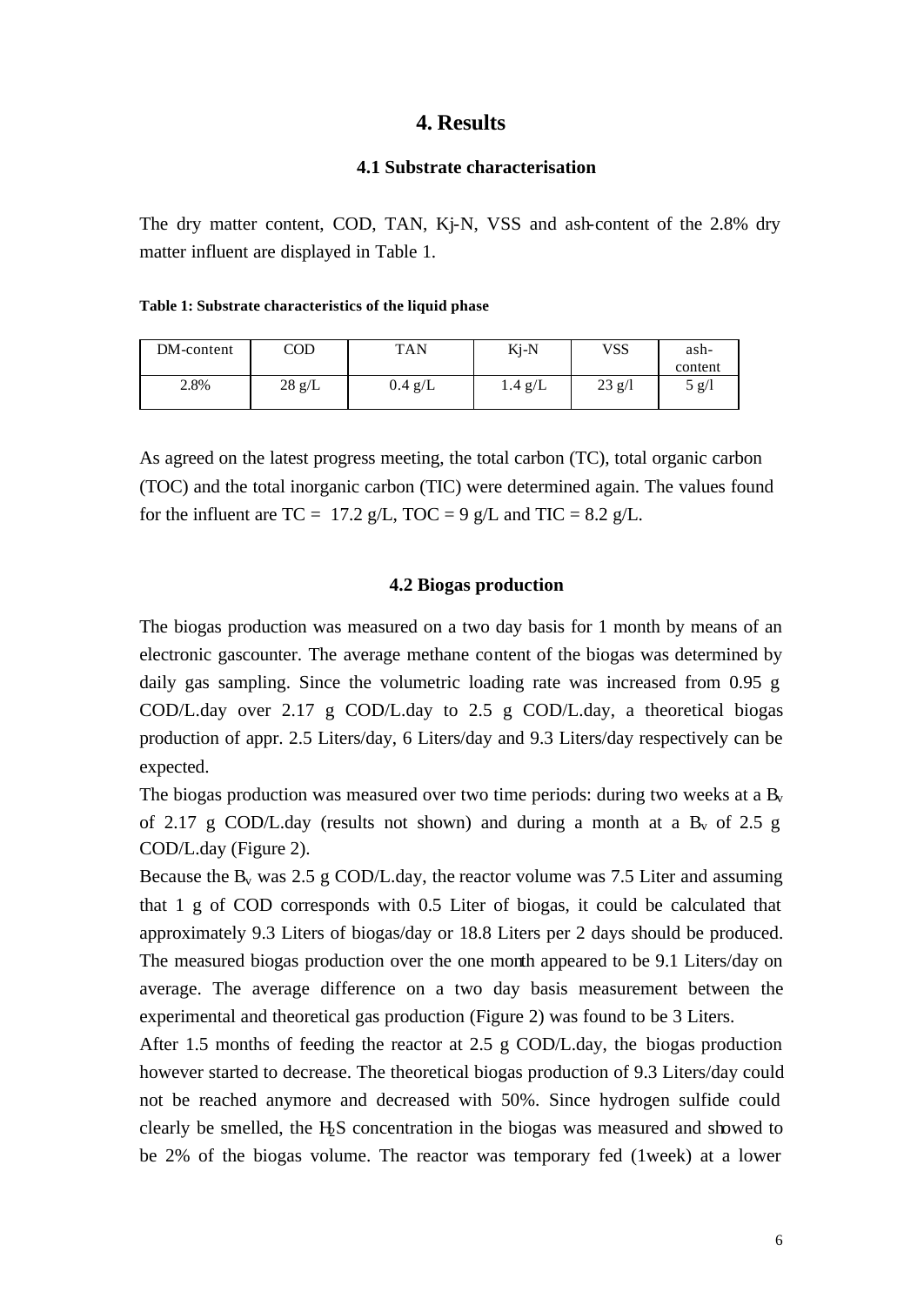loading rate permitting the methanogenic bacteria to recover. Clearly, at a high rate the sulphate reducing bacteria become more prominent. The latter was probably related to the high  $B_v$  levels imposed to the digestor.



**Figure 2: Comparison of theoretical and experimental biogas production**

The average methane- and carbon dioxide content during this month was 62.2% and 37.4% respectively (1 measurement/week). Given the low standard deviation on the different measurements  $\langle 2\% \rangle$  and the daily follow-up of the reactor pH, 1 measurement a week was considered satisfactory. The hydrogen sulfide  $(H_2S)$  content of the biogas was found to be relatively high and ranged from 1.5-2% on average .

## **4.3 Carbon and nitrogen massbalances**

In Figure 3, a detailed overview of the C mass balances is given for the gas and liquid phase of the digester effluent.



**Figure 3: Carbon mass balances for the gaseous and liquid phase**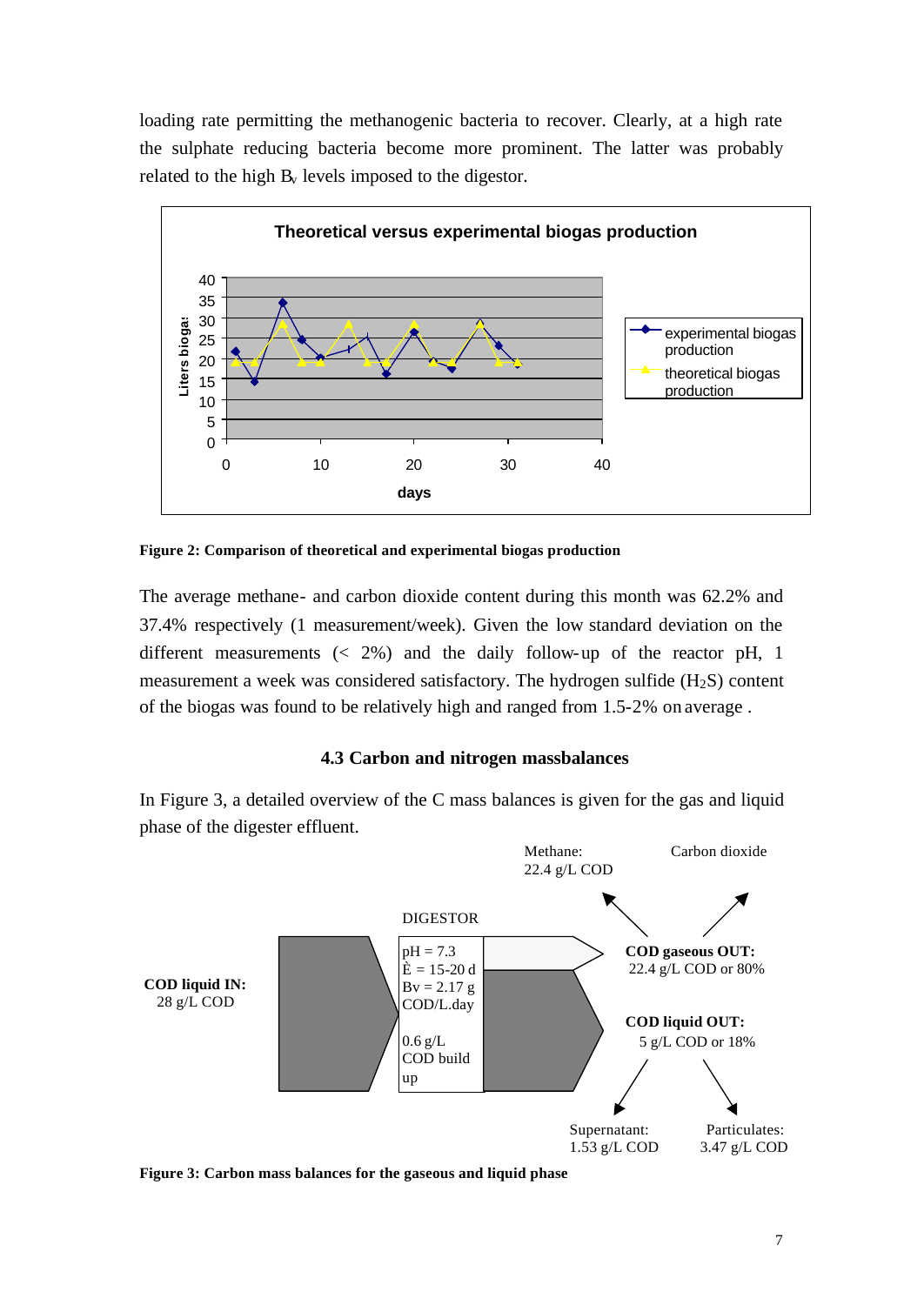Since the reactor is from the CSTR-type (no solid-liquid separation) but not completely mixed (only gently shaken), there is little accumulation of solid matter (varying from 1-3% of the influent COD).

Starting from the 2.8 % dry matter substrate, 12.3 g methane gas can be produced per liter substrate (28g/L COD). About 5 to 6 g COD per liter substrate remains in the effluent. According to literature and given the visual outlook of the digester residue (greenish with straw particles), the residue mainly consists of algae cells and straw particles.

In terms of nitrogen balances, the anaerobic digestor liquifies the organically bound nitrogen with high efficiency. As a matter of fact, 1g/L of organically bound nitrogen present in the 2.8% dry matter substrate can be completely liquefied into ammonia at a retention time of 20 days. The detailed nitrogen balances are shown in Figure 4.



**Figure 4: Nitrogen mass balances for the gaseous and liquid phase**

The total ammonia (NH<sub>3</sub> and NH<sub>4</sub><sup>+</sup>) constitutes together with the bicarbonate buffer a high buffer capacity in the digestor as already mentioned in the previous Technical Note. Since the average pH of the reactor is 7.3, part of the total ammonia will be present as ammonia and can partially be transferred to the gasphase. However, it is generally accepted that at a pH lower than 7 the total ammonia will be only present under the form of ammonium. Therefore, it can be assumed that the total ammonia in the digestor will be largely present in the form of ammonium.

#### **4.4 Phosphorous and sulfur balances**

As agreed on the latest Progress Meeting, the phosphorous and sulfur mass balances both for the liquid phase of the influent and effluent have been determined. The results are summarised in Table 2.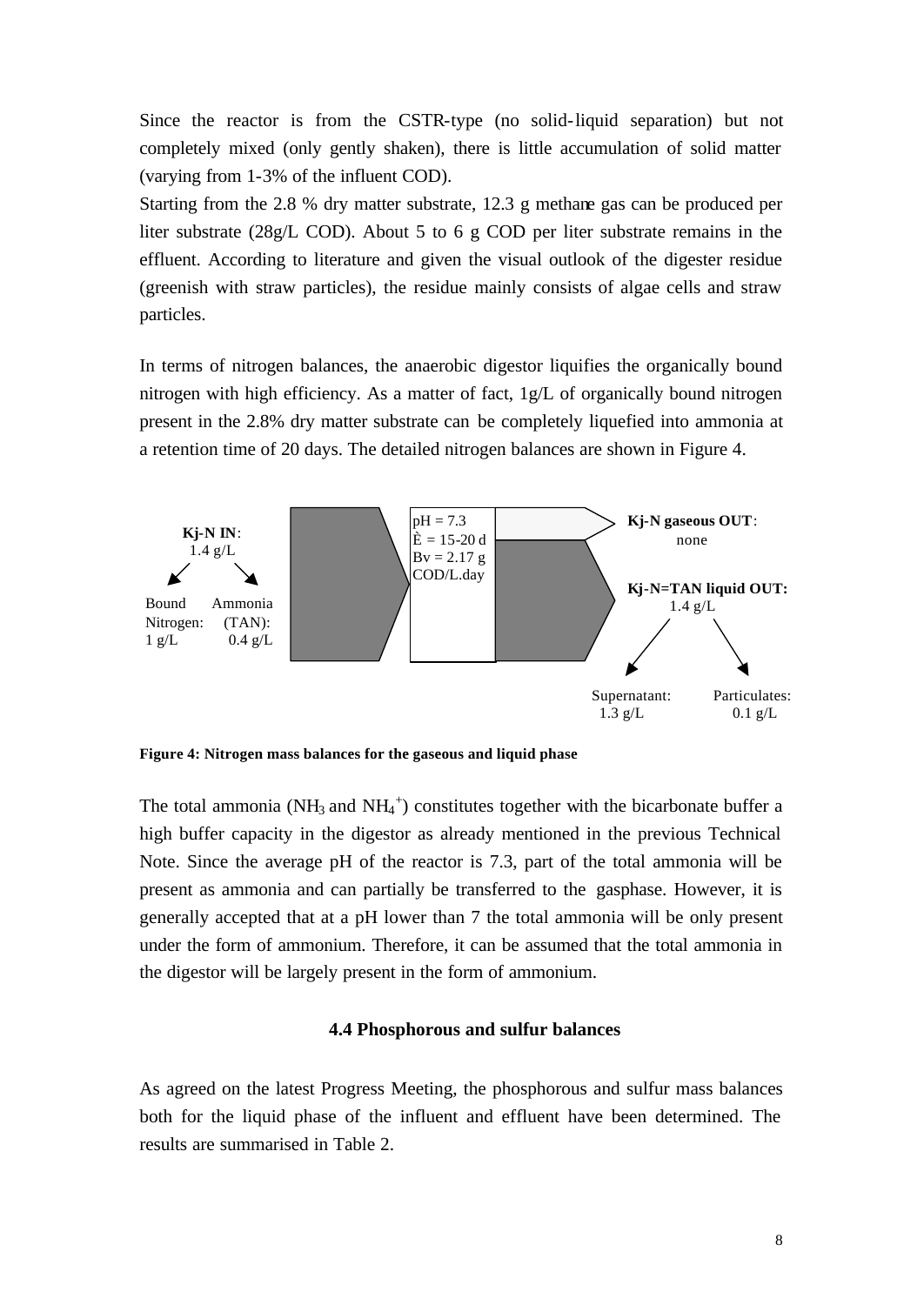**Table 2: Phosphorous, sulfur and chloride concentrations of the digester influent and effluent**

|          | $P-PO43-$ | $S-SO4-(mg/L)$ | $Cl-$ (mg/L) |
|----------|-----------|----------------|--------------|
|          | (mg/L)    |                |              |
| Influent | 520       | 198            | 162.6        |
| Effluent | 164.5     |                | 187.2        |

The measured sulfate levels in influent and effluent are rather high. The sulfate concentration in the effluent compared to the influent is considerably lower proving anaerobic sulfate reduction to hydrogen sulfide. Effectively, by means of gas chromatography, the measured biogas hydrogen sulfide concentrations attributed to circa 1.5-2% (Volume%) or 15-20 mL/L biogas. Since a 100% H $\overline{S}$  gas phase is in equilibrium with 3 g/L of S-sulfide in the liquid phase (*law of Henry*), 1.5-2% H2S corresponds with 45-60 mg/L free  $H_2S$  in the liquid solution. From data in literature, it was found that from 50 mg/L free H<sub>2</sub>S in the liquid phase on, the methanogens are inhibited. This could be an explanation for the breakdown of the methanogenesis at high loading rates (higher than 2.2 g COD/L.day). However, latest experiments show that the spontaneous acidification of the synthetic substrate during storage (from pH 6.5-7 to pH5-5.5) might be the cause for the breakdown of the digester at high loading rates. Further research will be carried to investigate this problem.

It must be noted that in case volatile fatty acids such as acetate rather than monomers (e.g. sugars) are the main components of the substrate COD, sulfate reduction will be less. In that case, less than 1/3 of the electron flow (normally 1/3) will be available for the sulfate reducing bacteria. This might be an explanation for the relative high amount of  $S-SO<sub>4</sub><sup>2</sup>$  still present in the effluent.

As can be derived from Table 2, an uptake of phosphate in the digestor happens since the effluent phosphate concentration is only 1/3 of the original substrate phosphate concentration. Normally, about 75% of the phosphorus in fecal matter is under organic form. Phosphorus is generally much less mobile than nitrogen, being strongly adsorbed to organic matter and/or the anaerobic biomass. As a result, the low phosphate concentration in the effluent can be explained by the fact that the majority of the effluent phosphorous is adsorbed on the particulate matter and only a minority is still present in the liquid phase.

The chloride concentrations in the influent and effluent are similar and mainly derive from the fecal matter and non-edible parts of plants. The chloride concentrations in the effluent were found to be somewhat higher due to the hydrolysis of fecal matter during anaerobic digestion.

The chromatographs of the phosphate, sulfate and chloride determination by means of ion-chromatography are shown in Figure 5 and Figure 6.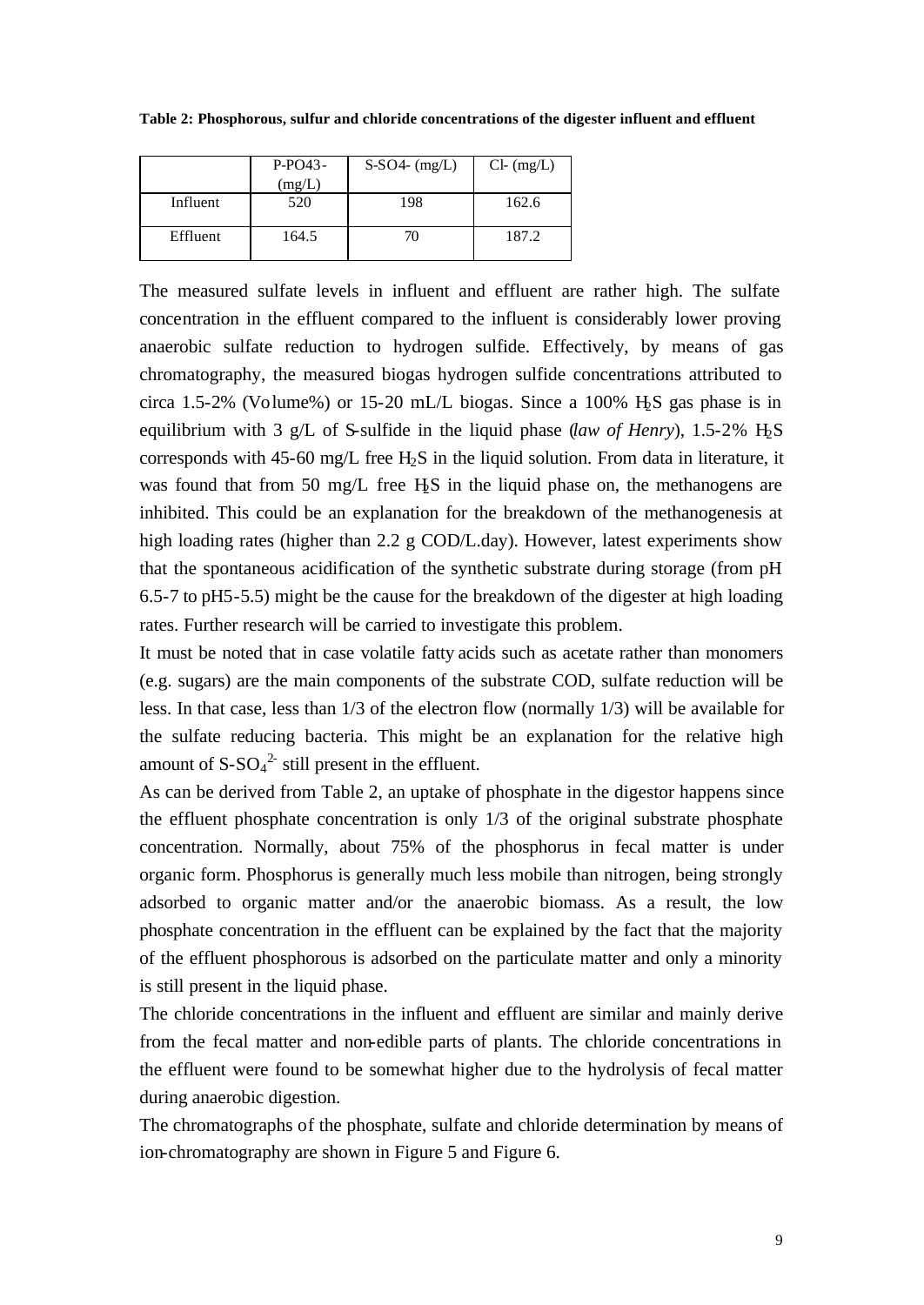

**Figure 5: Determination phosphorous, sulfur and chloride mass balances of a 50-fold diluted influent sample with ion-chromatography**

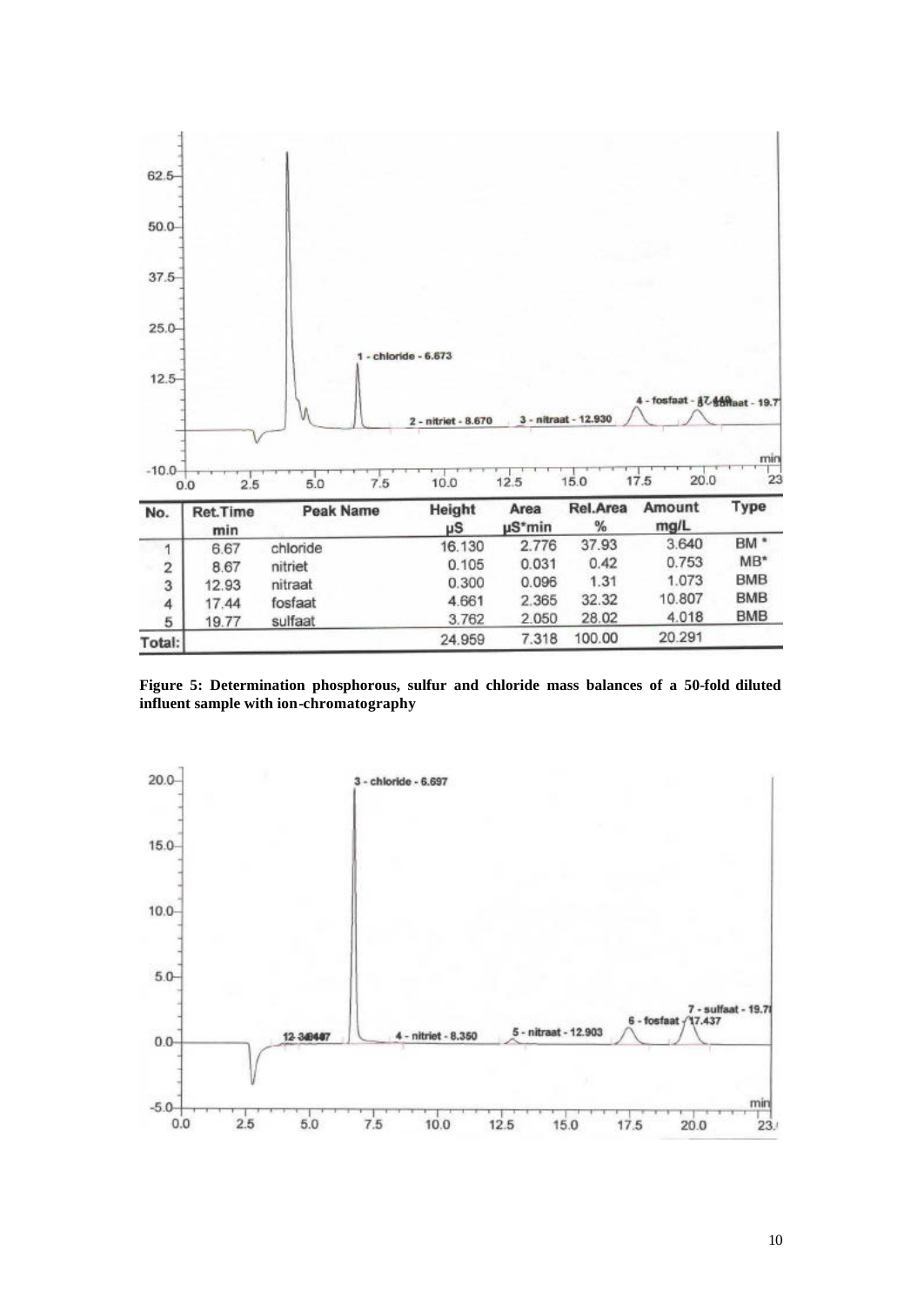| No.    | <b>Ret.Time</b><br>min | Peak Name | Height<br>μS | Area<br>µS*min | Rel.Area<br>% | <b>Amount</b><br>mg/L | Type             |
|--------|------------------------|-----------|--------------|----------------|---------------|-----------------------|------------------|
|        | 3.94                   | n.a.      | 0.136        | 0.036          | 0.68          | n.a.                  | BM               |
| 2      | 4.15                   | n.a.      | 0.121        | 0.028          | 0.53          | n.a.                  | MB               |
| 3      | 6.70                   | chloride  | 19.545       | 3.268          | 62.00         | 4.094                 | BMB <sup>*</sup> |
| 4      | 8.35                   | nitriet   | 0.034        | 0.008          | 0.16          | 0.713                 | Rd*              |
| 5      | 12.90                  | nitraat   | 0.382        | 0.123          | 2.33          | 1.125                 | <b>BMB</b>       |
| 6      | 17.44                  | fosfaat   | 1.281        | 0.662          | 12.57         | 3.496                 | <b>BMB</b>       |
|        | 19.78                  | sulfaat   | 2.161        | 1.146          | 21.74         | 2.580                 | <b>BMB</b>       |
| Total: |                        |           | 23.658       | 5.271          | 100.00        | 12.008                |                  |

**Figure 6: Determination phosphorous, sulfur and chloride mass balances of the influent with ionchromatography**

#### **4.5 Energy consumption of the anaerobic digester**

From the results of the laboratory study, the energy balance of the anaerobic digester at mesophilic (34°C) conditions can be estimated. Assuming that the incubator is well insulated and no heat is lost, the only energy input required is on the one hand the heat required for maintaining the digester liquid (5.5 Liters) at 34°C and on the other hand the energy required for shaking (2 minutes/hour).

The energy balance of an anaerobic digester is generally given by equation (1):

$$
NEP = BEP - PE \tag{1}
$$

with NEP the netto energy production, BEP the bruto energy product and PE the process energy.

The bruto energy product BEP can be defined as the energy content of the biogas as a result of the presence of methane, expressed in kJ/Liter biogas. The BEP can be calculated as follows (2):

$$
BEP = COD_{conversion} \, V_{biogas} \, F_{methane} \, E \tag{2}
$$

with COD<sub>conversion</sub> = 23 g/L,  $V_{\text{biogas}} = 0.5$  L/g COD,  $F_{\text{methane}}$  (average methane content of the biogas) =  $0.62$  and E (energy of the biogas) =  $35$  kJ/Liter biogas. It can be calculated that BEP = 250 kJ/Liter of biogas or **1500 kJ/day** (assuming 6 Liters of biogas/day at a  $B_v$  of 2.19 g COD/L.day).

The process energy can be defined as (3):

$$
PE = Q_{\text{tot}} + E_{\text{el}}(3)
$$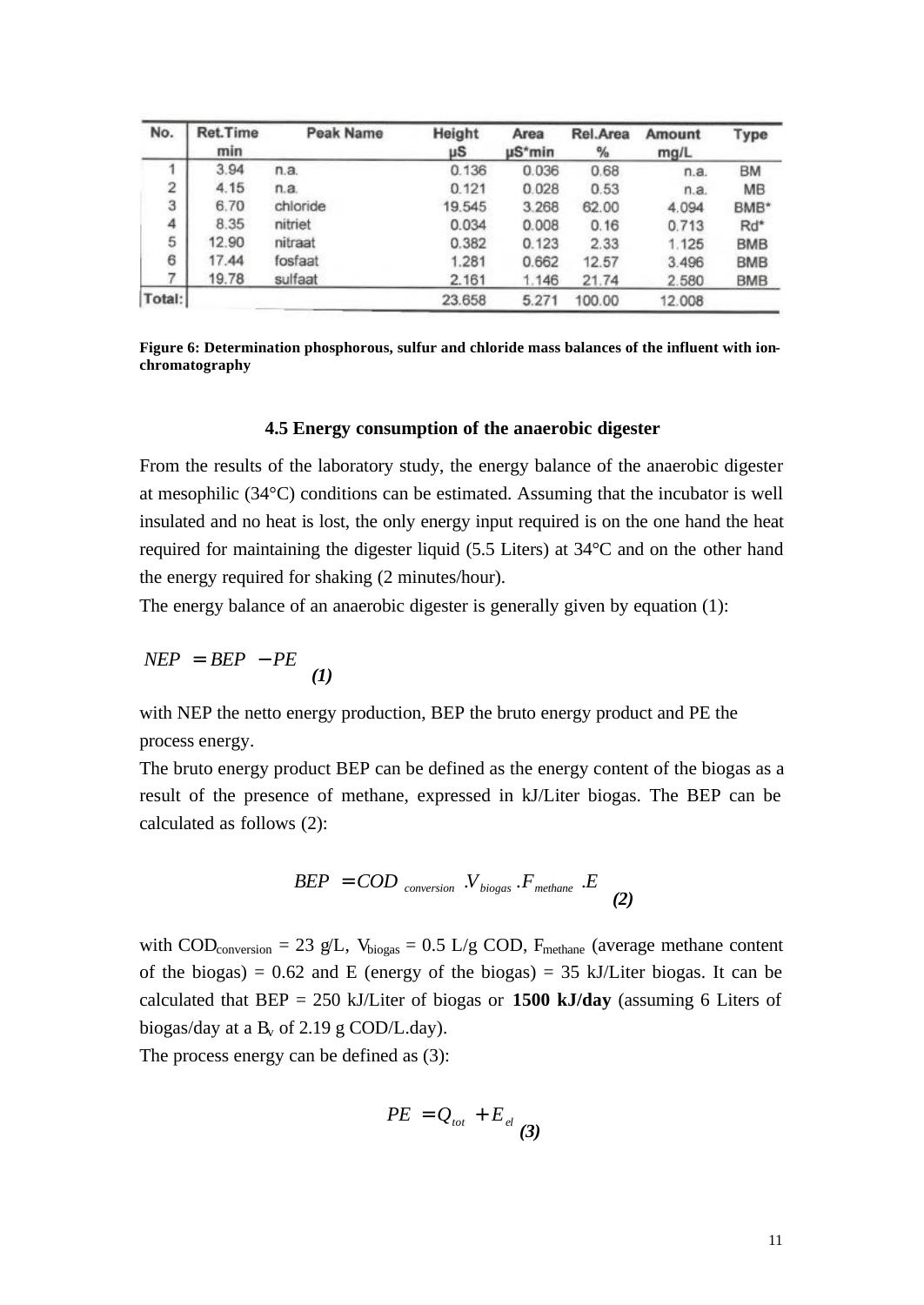with  $Q_{\text{tot}}$  the required thermal process energy and E  $_{el}$  the required electrical process energy. The term  $Q_{\text{tot}}$  is generally defined as (4):

$$
Q_{\text{tot}} = Q_0 + Q_w + Q_p
$$
 (4)

with  $Q_{\text{tot}}$  the energy required to heat the influent to 34 $\textdegree$ C,  $Q_w$  the heat losses through the walls and  $Q<sub>p</sub>$  the heat losses through the pipes. As a matter of fact, the PE term will largely consist of thermal losses only  $(Q_0)$  through the reactor. Since the reactions in the digestor are exotherm, only a small energy input will be required. It can be estimated that at least a temperature of 20°C can be maintained without any energy input, assuming that the digestor is well insulated. If we then calculate the  $Q<sub>0</sub>$  term as given in equation (5) with density  $\rho = 1030 \text{ kg/m}^3$ , flow rate  $Q = 0.5 \text{ L/day}$ , heat capacity  $c_p = 4.18 \text{ kJ/kg}$ .K and  $\Delta T = 14^{\circ}\text{C}$ , the  $Q_0$  term will be equal to 30 kJ/day.

$$
Q_0 = \mathbf{r} . Q . c_p . \Delta T \tag{5}
$$

Consequently, it can be concluded that for a well insulated mesophilic digester, the required process energy PE will only be a minor fraction (10% max.) of the bruto energy product BEP. The required electrical process energy  $E<sub>el</sub>$  will even be a minor fraction of the PE since this will mainly be the energy needed to stirr the reactor. If we assume an energy requirement of 30 W per Liter reactor volume and a shaking frequency of 2 minutes/hour, it can be calculated that Eel will be equal to 0.2-0.5 kWh/day.

#### **4.6 Electrochemical oxidation of the digester residue (additional)**

The anaerobic digester effluent was centrifuged prior to electrochemical treatment at 7000 g for 15 min. Subsequently, the supernatant phase was withdrawn and used for the electrochemical treatments. By means of potentio-kinetic measurements, the current efficiencies of different types of electrode materials were tested (see Figure 8). In this study, four types of electrode materials were subjected to an increasing potential while measuring the current simultaneously (Figure 8). Different cathode materials were tested: stainless steel (316L), massive Ti and a Ti fibre (manufactured by Bekaert®). In the separated cell (Figure 7), a cation-selective Nafion<sup>®</sup> membrane (Bekaert<sup>®</sup>) was used. In this case, a  $4g/L$  sodium chloride solution functioned as the catholyt.The massive titanium electrode clearly showed the lowest resistance (or highest current) at all tested potentials.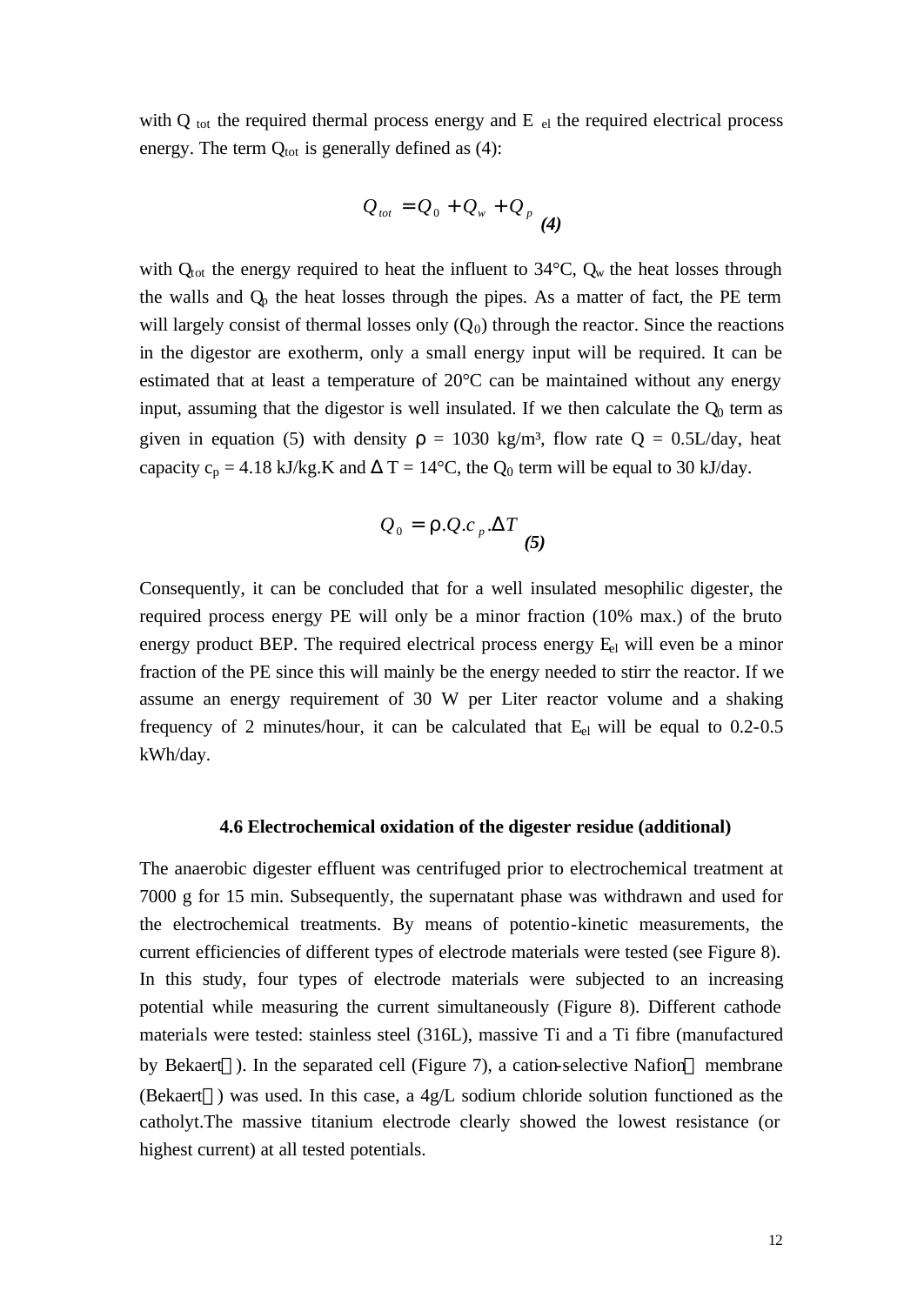

**Figure 7: Picture of the separated electrolysis cell (above): left: anode compartment, right: cathode compartment with NAFION membrane on top**

**General scheme of experimental set-up (down): left: anode, right: cathode, middle: NAFION membrane**



**Figure 8: Potentio kinetic measurements of titanium –and stainless steel electrode materials in a 0.4% NaCl solution with graphite as anode material**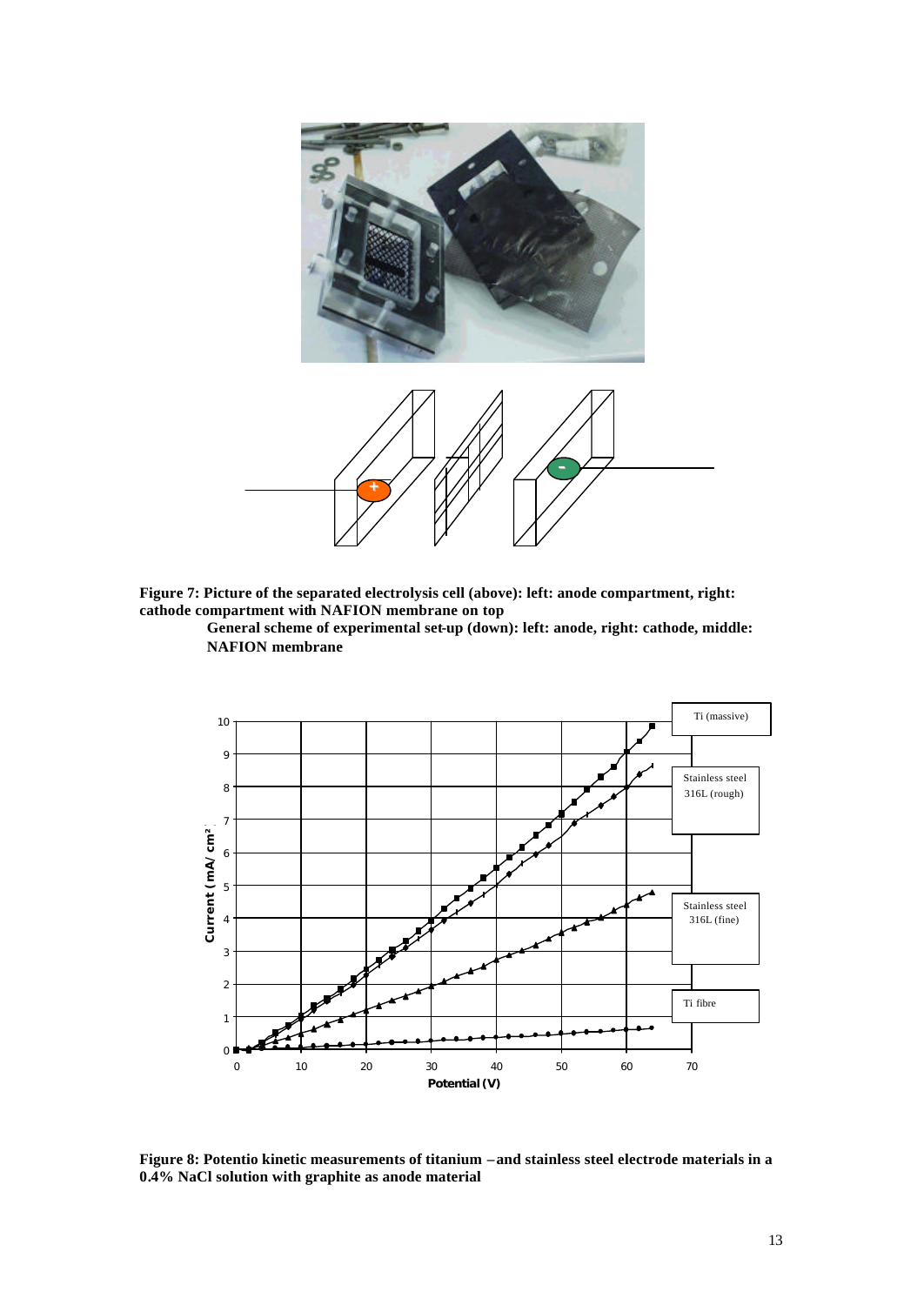In terms of nitrogen removal (Figure 9), all present nitrogen  $(1.4 \text{ g/L})$  in the digester effluent was under the form of total ammonia (TAN was similar to Kj-N). With the separated cell (NAFION membrane), up to 96% of the initial nitrogen content could be removed from the liquid phase and converted into nitrogen gas. On the contrary, only 24% of the total ammonia could be removed with the mixed cell (no membrane) after 2 hours of electrolysis. Nitrogen removal happened most rapidly during the first hour of electrolysis, both with and without membrane.

The difference in TOC-removal was less pronounced compared to the electrochemical ammonia oxidation. Without a membrane, up to 28% TOC removal could be reached while with a membrane up to 46% of the TOC was oxidised (Figure 10).



**Figure 9: TAN removal by means of an electrochemical oxidation method**



**Figure 10: TOC removal by means of an electrochemical oxidation method**

It could clearly be seen that the removal of organic carbon was promoted by more acidic conditions. Effectively, mainly during the last hour of electrolysis the difference in TOC removal with and without a membrane became significant. It is in this time period that the effluent gradually acidified from pH 8 to pH 2-3. Control of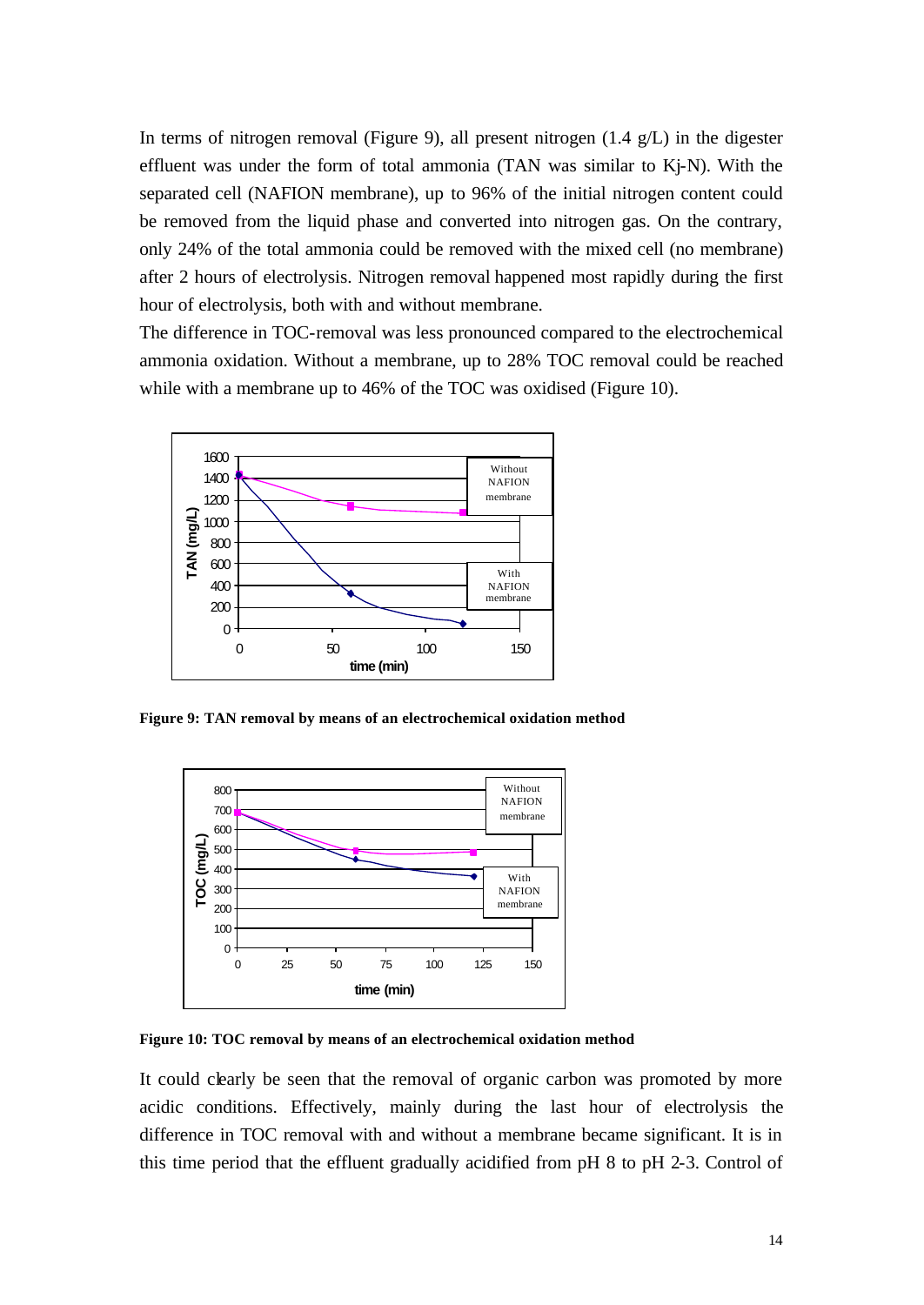pH was not considered as a viable option due to the need of chemicals. It is however possible to neutralize the acidified anolyte by adding the alkaline catholyte (pH rises at the cathode to pH 11-12).

Current efficiencies were the highest during the first half of the electrolysis run during which up to 35% of the initial TOC (0.68 g/L) and 77% of the initial TAN  $(1.4g/L)$ could be removed.

Only the energy requirements of the electrolysis runs with a NAFION membrane have been calculated since the presence of a membrane appeared to be positive both for COD and TAN removal.

The power requirement of the electrolysis cell is generally given by equation (1):

$$
\mathbf{x} = V \cdot I \cdot t \quad (1)
$$

with *V* the applied voltage (Volt), *I* the applied electric current (Amperes) through the cell and *t* the time (hours). The *law of Faraday* shows the relationship between the amount of oxidised COD and the applied current following equation (2.1):

$$
m(COD, kg) = \frac{M}{n} \cdot \frac{1}{96500} \cdot i \cdot 3600 \cdot t \cdot 10^{-3}
$$
 (2.1)

where M stands for the molecular mass of the oxidised compound(s), n the number of electrons released during the oxidation reaction, *i* the theoretical desired current to oxidise the compound(s) and *t* the electrolysis time. The current efficiency can than be calculated as the ratio of the theoretical current *i* over the applied current *I* .

Another way to calculate the current efficiency is the use of the instantaneous current efficiency (ICE), calculated according to the definition of Panizza et al [13]:

$$
ICE = \frac{(\text{COD} \cdot \text{CoD} \cdot \text{C} \cdot \text{C} \cdot \text{C} \cdot \text{C} \cdot \text{C} \cdot \text{C} \cdot \text{C} \cdot \text{C} \cdot \text{C} \cdot \text{C} \cdot \text{C} \cdot \text{C} \cdot \text{C} \cdot \text{C} \cdot \text{C} \cdot \text{C} \cdot \text{C} \cdot \text{C} \cdot \text{C} \cdot \text{C} \cdot \text{C} \cdot \text{C} \cdot \text{C} \cdot \text{C} \cdot \text{C} \cdot \text{C} \cdot \text{C} \cdot \text{C} \cdot \text{C} \cdot \text{C} \cdot \text{C} \cdot \text{C} \cdot \text{C} \cdot \text{C} \cdot \text{C} \cdot \text{C} \cdot \text{C} \cdot \text{C} \cdot \text{C} \cdot \text{C} \cdot \text{C} \cdot \text{C} \cdot \text{C} \cdot \text{C} \cdot \text{C} \cdot \text{C} \cdot \text{C} \cdot \text{C} \cdot \text{C} \cdot \text{C} \cdot \text{C} \cdot \text{C} \cdot \text{C} \cdot \text{C} \cdot \text{C} \cdot \text{C} \cdot \text{C} \cdot \text{C} \cdot \text{C} \cdot \text{C} \cdot \text{C} \cdot \text{C} \cdot \text{C} \cdot \text{C} \cdot \text{C} \cdot \text{C} \cdot \text{C} \cdot \text{C} \cdot \text{C} \cdot \text{C} \cdot \text{C} \cdot \text{C} \cdot \text{C} \cdot \text{C} \cdot \text{C} \cdot \text{C} \cdot \text{C} \cdot \text{C} \cdot \text{C} \cdot \text{C} \cdot \text{C} \cdot \text{C} \cdot \text{C} \cdot \text{C} \cdot \text{C} \cdot \text{C} \cdot \text{C} \cdot \text{C} \cdot \text{C} \cdot \text{C} \cdot \text{C} \cdot \text{C} \cdot \text{C} \cdot \text{C} \cdot \text{C} \cdot \text{C} \cdot \text{C} \cdot \text{C} \cdot \text{C} \cdot \text{C} \cdot \text{C} \cdot \text{C} \cdot \text{C} \cdot \text{C} \cdot \text{C} \cdot \text{
$$

where COD<sub>t</sub> and COD<sub>t+ $\Delta t$ </sub> are the CODs at times t and t+ $\Delta t$  (g/dm<sup>3</sup>), respectively, I is the current  $(A)$ , F is the Faraday constant (96 487 C/mol) and V is the volume of electrolyte. The average current efficiency  $\eta$  is then calculated as the average of the ICE.

The current efficiencies could only be calculated on COD basis due to the heterogenous composition of the digester leachate (concentration and identification of the residual recalcitrant compounds was not known).

Combining equation (1) and (2.1) results in the expression of the power consumption (3):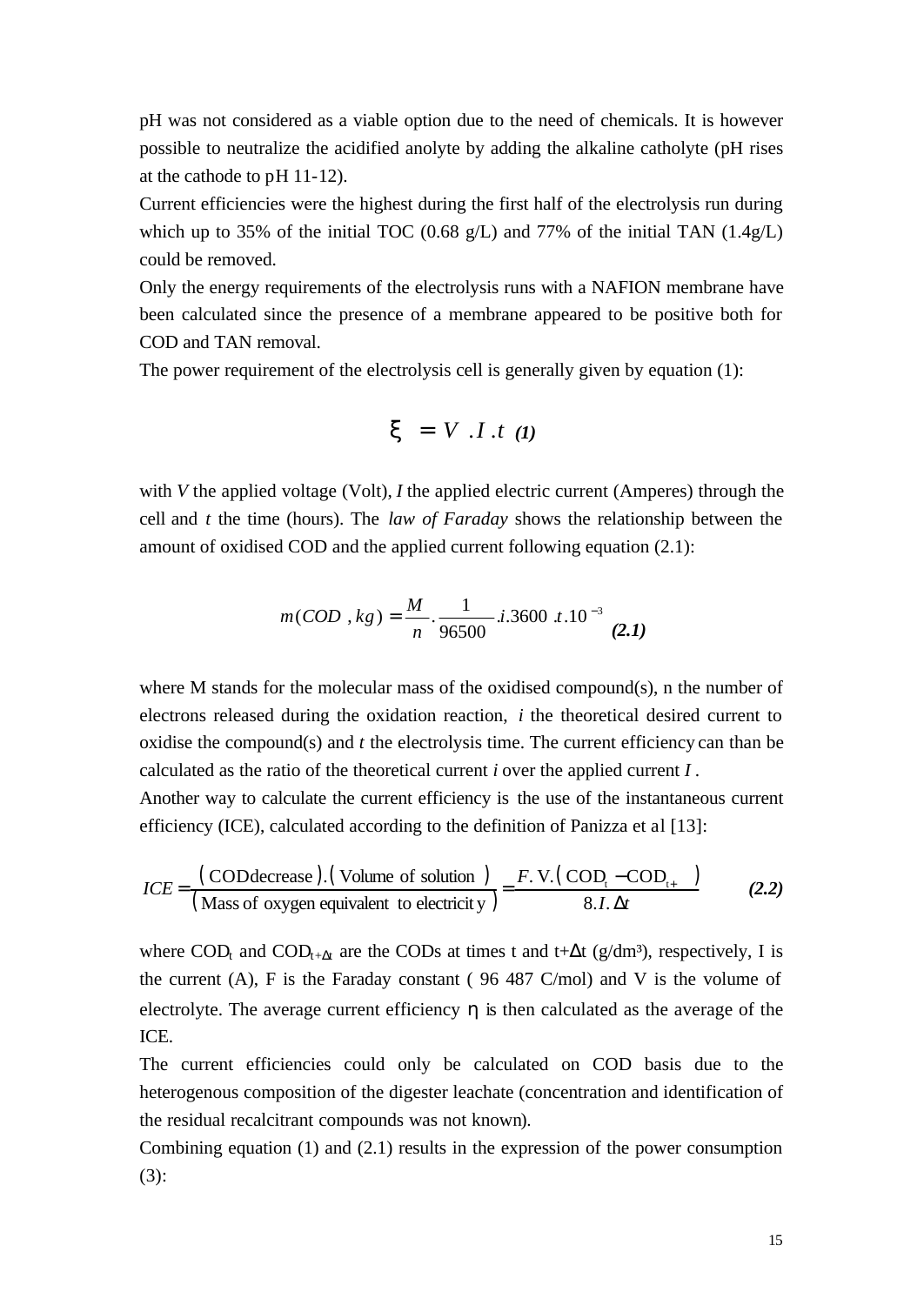$$
\mathbf{X}_{(kWh / kgCoDremoved}) = \frac{V.26,8}{\frac{M}{n}.0,01 \cdot \mathbf{r}_{k(96)}} \quad (3)
$$

with ρ the current efficiency of the process. According to the experiments conducted so far, the supernatant largely exists of large organic coloured molecules with a molecular weight ranging from 500 to 50000 Dalton units such as tannic acid and other lignin-derivatives. Therefore, if we assume an average molecular weight of 20000 and a required number of electrons of 500, the M/n ratio would be 40. From equation (2), it can be calculated that the required theoretical current *i* will be in the order of 0.1 A, with  $t = 2$  hours and  $m = 320$  mg COD (see Figure 9). Consequently, the current efficiency of the process will be approximately 10-20%. Finally, following equation (3), it can be estimated that the average energy consumption of the electrochemical process with NAFION membrane will be in the order of 50-100 kWh/kg COD removed. Assuming a substrate with 28 g/L COD (2.8% dry matter), 1.4-2.8 kWh/Liter substrate is required. This figure can be regarded as high since the cost for a biological treatment is a factor 5-20 lower. However, the method could only be applied to remove recalcitrant organics, in this case organics which are still left in the liquid phase of the digester effluent. These organics correspond to 5.6% of the total influent COD or 1.56 g/L COD. Consequently, for each liter of waste to be fermented, only **0.078-0.15 kWh/Liter substrate** is required in order to oxidise 50% of the residual liquid organics of the digester effluent.

For the ammonia removal, the following oxidation reaction will be of applicance:

$$
2NH_3 \quad \rightarrow N_2 + 6e^{\cdot} + 6H^+
$$

Taking into account the molecular weight of ammonia  $(M = 17)$ , it can be calculated by means of equation 2.2 that the average current efficiency for ammonia oxidation is in the order of 50%. By means of equation (3), the estimated energy consumption for ammonia oxidation solely will be in the order of 150-200 kWh/kg ammonia removed. This higher energy demand can be explained by the low M/n ratio due to the high electron requirements (6 electrons per molecule of ammonia). As a result, the overall energy requirement for electrochemical ammonia removal will be a factor 2 higher compared to COD oxidation.

The electrochemical oxidation of ammonia gas makes it possible to convert the highly reactive form of nitrogen (ammonia) into the harmless non-reactive form nitrogen gas in a controlled way. In case of a nitrogen excess under the form of ammonia within the MELiSSA loop, nitrogen can be removed electrochemically in a selective way . Eventually, nitrogen gas can be converted again by nitrogen fixating plants into the nutritive form.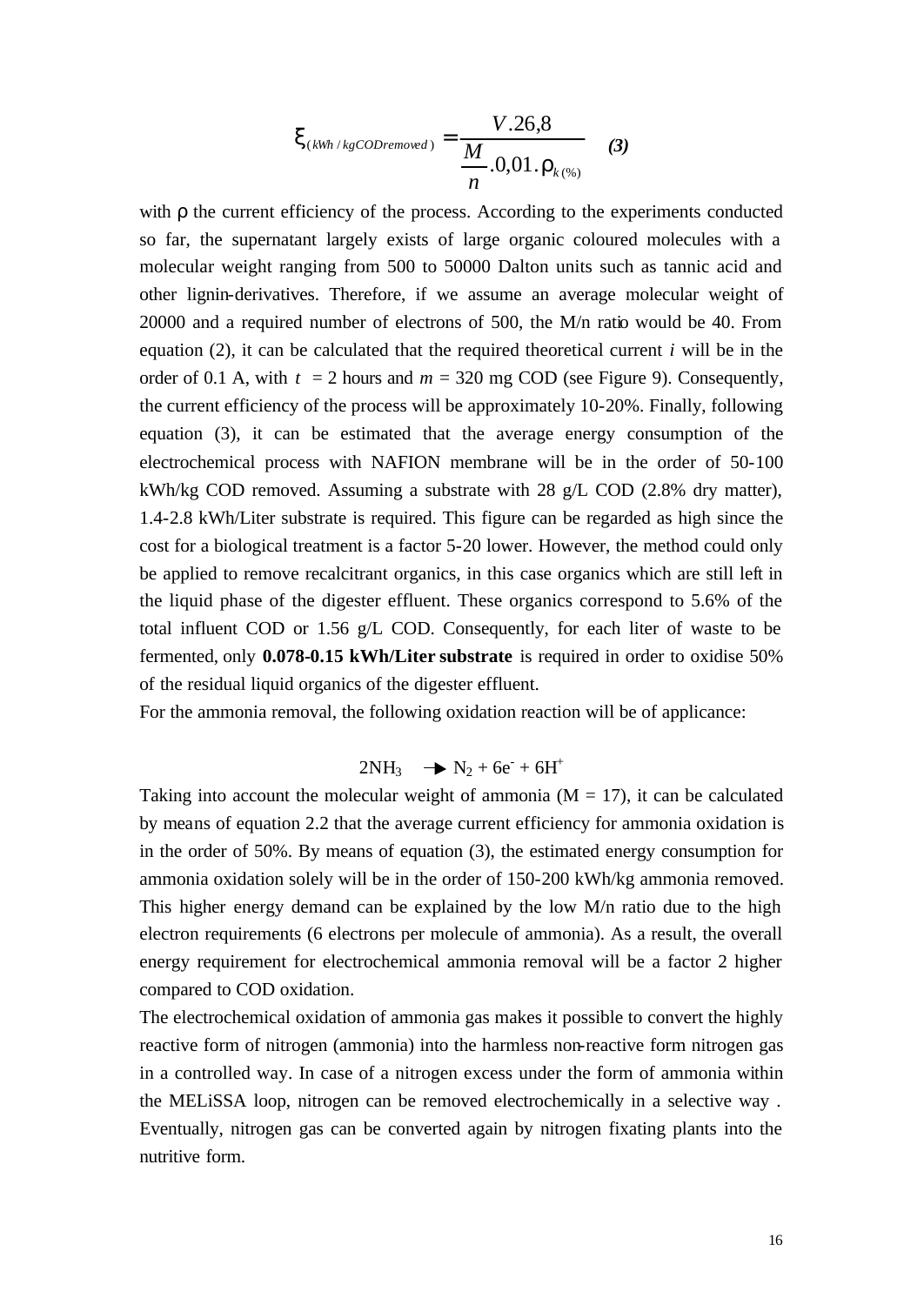#### **4.7 Microwave digestion of the digester residue (additional)**

Regarding the liquefaction results of the thermal microwave treatment, the digester particulates were first removed from the 500 mL samples of the liquid phase by centrifugation at 7000g for 15 min. Since 12.6% or 3.52 g/L of the influent COD is under the form of particulates, 1.76 g particulates could be recovered per 500 mL of digester effluent. To these samples, 100 mL of distilled water was added. As a result, the total initial COD of the samples was approximately 17.6 g/L corresponding to a similar dry weight figure. From this mixture, 20-40 mL samples were prepared and subjected to thermal microwave treatment. The other Microwave procedures were:

CEM Mars 5 Microwave oven of 1200 Watt with 14 individual 100 ml teflon pressure vessels, runs of 20 min at  $T = 60-210$ °C, pressure = 1-12 bar.

As can be seen in Figure 11, a significant amount of organically bound nitrogen is transferred from the particulates to the supernatant phase during microwave digestion (see also Table 3). In the contrary, the TAN-levels both in the mixed liquour and the supernatant remain constant during the thermal treatment. Since the organically bound nitrogen is mainly contained into the particulates, the increase of Kj-N in the supernatant phase after thermal treatment clearly proves liquefaction of the particulates such as straw. Moreover, a significant increase of the soluble COD and TS (total solids) could be observed.



**Figure 11: Liquefaction of digester particulates as a function of temperature**

In Figure 11, it can be seen that a maximum solubilisation degree of  $55\% \pm 5\%$  was reached at 180°C at 9 bar for 20 min. In one run at 1200 Watt, 14 vessels containing each 20-40 ml of sample (17.6 g/L COD) or 0.35-0.7 g of particulates can be subjected to thermal treatment. This corresponds to 4.9-9.8 g of particulates per run (20 minutes). From these figures, it can be calculated  $(1 \text{ kWh} = 3600 \text{ kJ})$  that 40-80 kWh/kg particulates are required to liquify 50% of the digester particulates. This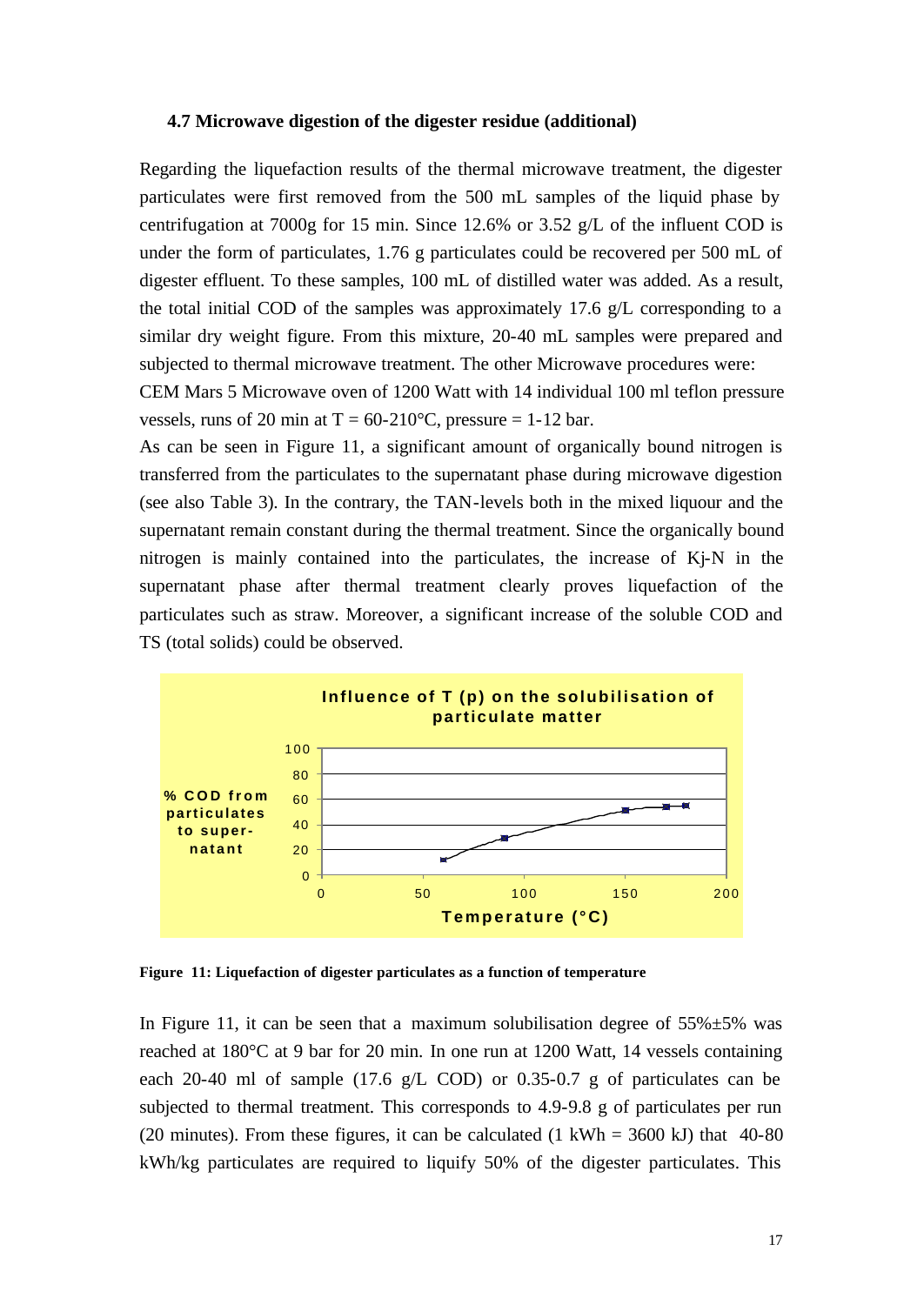corresponds with 1.14-2.28 kWh/Liter substrate if the method would be applied to the undigested substrate. However, since only 12.6% or 3.5 g COD of the influent COD is under the form of recalcitrant digester particulates, **0.14-0.28 kWh/Liter** substrate is the estimated energy requirement for the thermal microwave treatment.

| mixed liquour $(25\text{-}30 \text{ g/L } COD)$ K <sub>j</sub> -N (mg/L) |      | $\text{TAN (mg/L)}$ | $Ki-N$ minus $TAN =$<br>organically bound N<br>(mg/L) |
|--------------------------------------------------------------------------|------|---------------------|-------------------------------------------------------|
| <b>BEFORE TREATMENT</b>                                                  | 1550 | 550                 | 1000                                                  |
| <b>AFTER</b> "<br>$^{\prime\prime}$                                      | 1500 | 639                 | 861                                                   |
| supernatant $(1 g/L COD)$ initially) Kj-N (mg/L)                         |      | $TAN$ (mg/L)        | $Kj-N$ minus $TAN =$<br>organically bound N<br>(mg/L) |
| <b>BEFORE TREATMENT</b>                                                  | 614  | 520                 | 94                                                    |
| $^{\prime\prime}$<br><b>AFTER "</b>                                      | 1314 | 453                 | 861                                                   |

**Table 3: Overview of the nitrogen balance after microwave treatment (20 min, 180°C, 9 bar)**

## **5. Discussion and Conclusion**

The computing of the mass balances revealed relatively high free H<sub>2</sub>S concentrations in the gas- and liquid phase of the mesophilic digester.

Sulfide in anaerobic reactors normally originates from the biological reduction of sulfate with hydrogen. Consequently, due to the rather high sulfate concentrations, it can be assumed that the sulfate reducing organisms present in the digestor severely compete with the hydrogen utilising organisms. The sulfate brought into the reactor mainly originates from non-edible parts of plants and fecal matter. Sulfate itself is not really inhibitive. Even up to concentrations of 20 g  $SO_4$   $2$ , quasi normal methanogenesis can be possible. During digestion of normal organics, circa 1/3 of the electronflux proceeds via hydrogen gas as an intermediate. Hence, the amount of COD scavenged by the sulfate reduction process will normally not surpass 25-30% of the total amount converted. It is generally agreed that for each gram of  $\text{COD-H}_2$ removed during digestion, about 0.5 g of S-sulphate can be reduced into S-sulphide.

Consequently, per g COD present in the feed,  $0.5/3$  g  $S-SO<sub>4</sub>$ <sup>2</sup> can be produced. In this case, the latter means that theoretically 4.66 g  $SSO<sub>4</sub>$ <sup>2</sup> can be reduced. As a matter of fact, free H $S$  concentrations in the liquid phase of 50 mg/L or more can inhibit acetotrophic methanogens by about 50% while complete inhibition generally occurs at a free H2S level of circa 200 mg/L, even at high COD/S-sulfate ratios. Other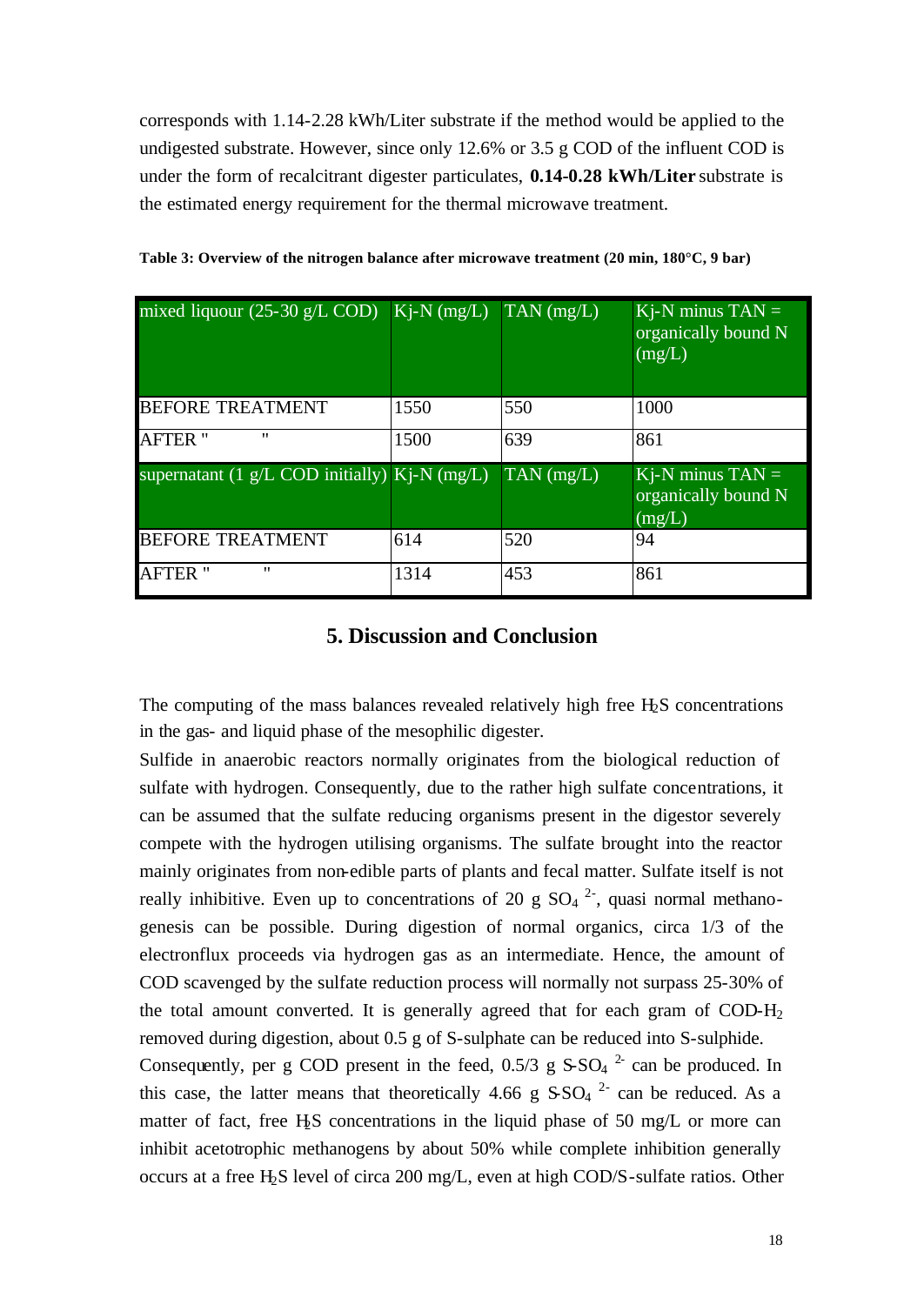parameters determining whether inhibition will occur or not are operating process parameters such as temperature, the shaking regime and the ratio between the gas- and liquid volume in the digestor. Due to the mesophilic temperature, the hydrogen sulfide solubility is rather high. As a result, liquid sulfide levels inside the digestor at high volumetric loading rates can be expected to be close to inhibitory levels for methanogenesis. This might be an explanation for the decrease in biogas production at higher loading rates ( $> 2.2$  g COD/L.day).

The mass balances for the mesophilic digester have been computed in detail regarding the C, N, P and S compounds. The reactor showed a reliable performance as long as the volumetric loading rate was equal or below 2.2 g COD/L.day. At a loading rate of 2.5 g COD/L.day for one month, the biogas production decreased. This phenomenon could partially be related to the relatively high (close to inhibition) free H2S levels in the digester. Probably, a relatively high proportion of the electrontransfer (more than 2/3) passes by the consumption of the volatile fatty acids such as acetate. The energy consumption of the mesophilic digester showed to be only a minor fraction of the potential energy content of the methane.

In addition, electrolysis and thermal treatment of the recalcitrant compounds present in the digester effluent showed a breakdown of 50% or more. The energy consumption turned out to be high for both methods if it would be applied to the raw digester effluent. However, taking into account the overall mass balances, the energy consumption of both methods is significantly lower.

An overview of the C and N mass balances is given in Figure 12 (end of document).

## **6. Outlook**

A long term feeding of the mesophilic digester (by means of batch fermentation tests) with the digestion products of partner 2, 3 and 4 are envisaged. The digestion residu of the mesophilic digester has been dried by Partner 1 and has been sent in quantities of 30 grams to partner 2, 3 and 4 as a first closed loop experiment agreed on the  $2<sup>nd</sup>$ progress meeting.

A second closed loop experiment is envisaged during the month april. Currently several analysis methods are evaluated for the determination of lignine, cellulose and hemi-cellulose to determine the fiber breakdown during digestion. The Van Soest method seems to be the most appropriate one sofar.

A second anaerobic digester will be set up in february in order to provide sufficient particulates to distribute among the different partners for a second closed loop experiment.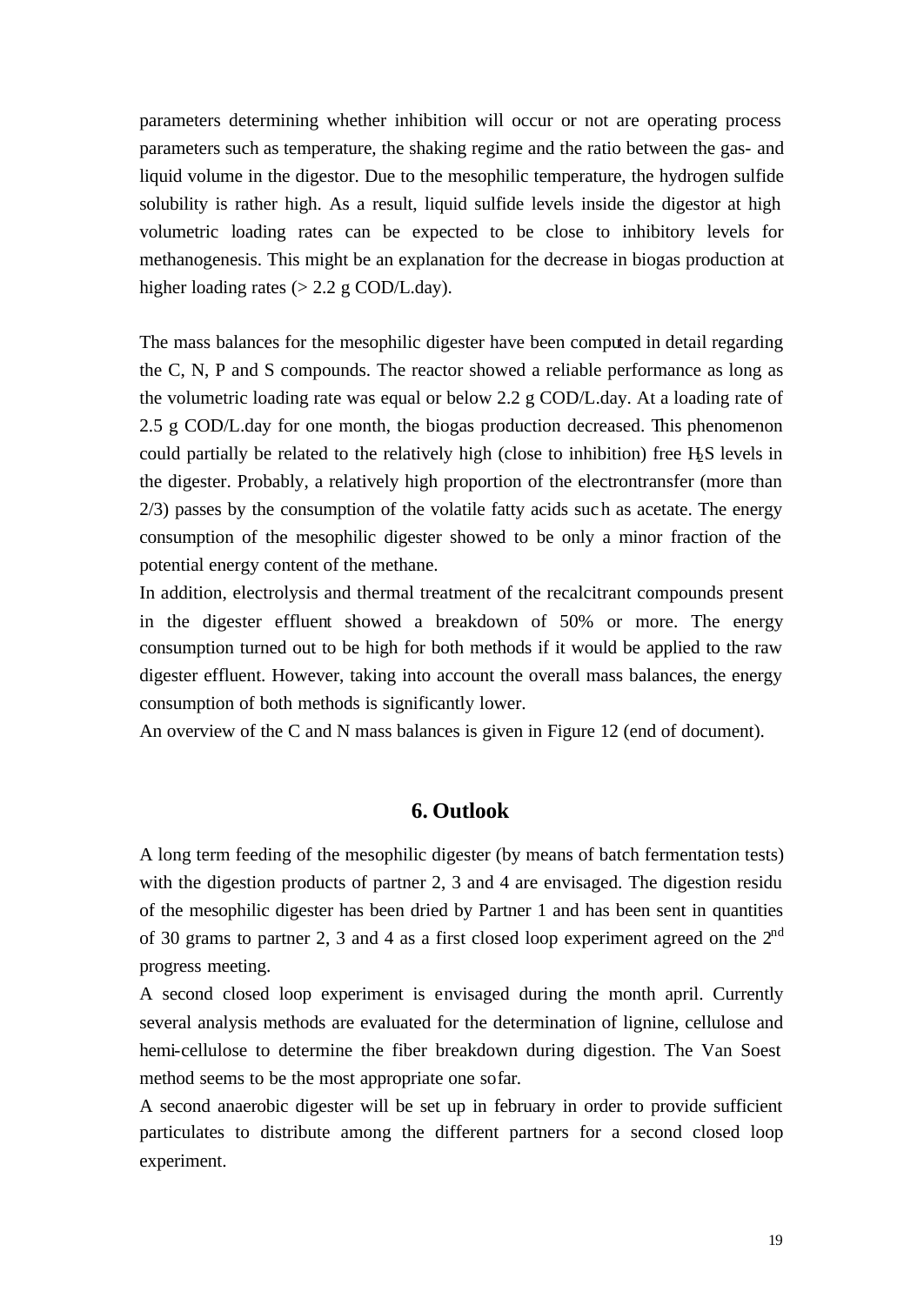## **7. References**

Kroiss, H. & Wabnegg, F.P. (1983). Sulfide toxicity with anaerobic wastewater treatment. In: W.J. Van der Brink (ed.), Proceedings European Symposium on Anaerobic Wastewater treatment (AWWT), Netherlands.

Panizza, M., P. Michaud, G. Cerisola, C. Comminellis: "Electrochemical treatment of wastewaters containing organic polutants on boron-doped diamond electrodes" Electrochemistry Communications 3 (2001), 336-339.

Parkin, G.F., Lynch, N.A., Kuo, W.C., Van Keuren, E.L., Bhattacharya, S.K. (1990). Interaction between sulfate reducers and methanogens fed acetate and propionate. Res. J. WPCF Vol 62: 780-788.

Course "Advanced Environmental Biotechnology", Faculty of Agricultural and Applied Biological Sciences, Prof. Verstraete